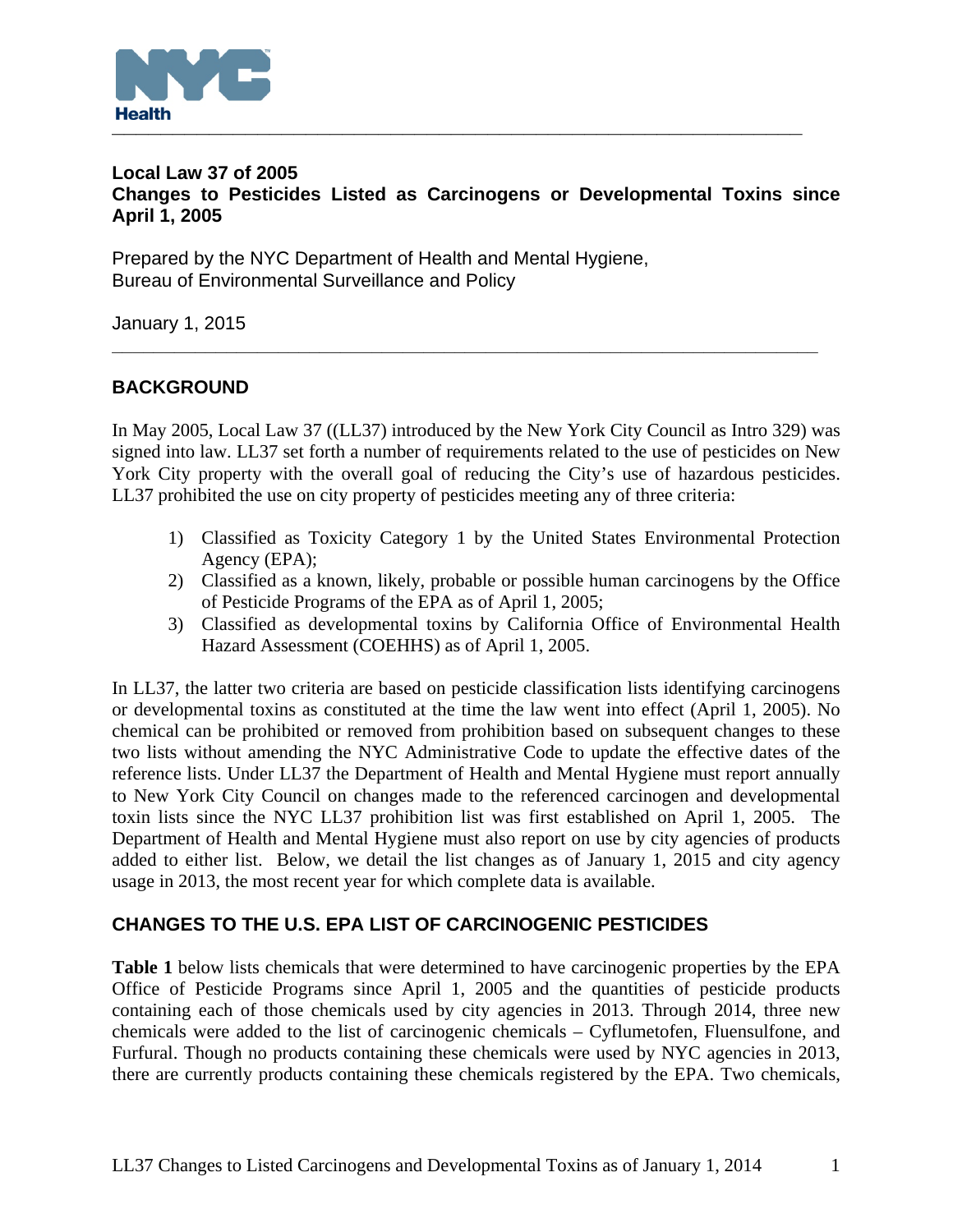Flonicamid and Metaldehyde, were used by agencies in 2013 in slightly higher quantities than the previous year by weight.

**Table 2** lists the chemicals that were removed from the EPA carcinogen list since April 1, 2005 because they are no longer classified as having carcinogenic properties by the EPA Office of Pesticides. Pyrethrins, the botanical extracts of the chrysanthemum flower, are a very common active ingredient in various insecticide formulations and were removed from the list in 2008. Many other products containing these ingredients have been out of use in recent years.

|                                   |                                                                                                               | Report      | <b>Number of EPA-</b><br>registered<br>products<br>containing | <b>Total quantity</b><br>used by NYC<br>agencies in<br>2013 |
|-----------------------------------|---------------------------------------------------------------------------------------------------------------|-------------|---------------------------------------------------------------|-------------------------------------------------------------|
| <b>Chemical name</b>              | <b>EPA cancer classification</b>                                                                              | <b>Date</b> | chemical                                                      |                                                             |
| Penoxsulam                        | Evidence<br>Suggestive<br>οf<br>Carcinogenicity, but Not Sufficient to<br>Assess Human Carcinogenic Potential | 3/24/2004   | 42                                                            | None                                                        |
| Metaldehyde                       | Suggestive Evidence of Carcinogenic<br>Potential                                                              | 6/23/2005   | 23                                                            | 8 pounds                                                    |
| S-Dimethenamid                    | Group C--Possible Human Carcinogen                                                                            | 8/27/2008   | 12                                                            | None                                                        |
| Sedaxane                          | Likely To Be Carcinogenic To Humans                                                                           | 5/18/2011   | 10                                                            | None                                                        |
| Penflufen                         | Suggestive Evidence of Carcinogenic<br>Potential                                                              | 3/30/2011   | 9                                                             | None                                                        |
| Flonicamid                        | Likely to be Carcinogenic to Humans                                                                           | 2/24/2005   | 8                                                             | 0.7 pounds                                                  |
| Penthiopyrad                      | Suggestive Evidence of Carcinogenic<br>Potential                                                              | 10/18/2011  | 8                                                             | None                                                        |
| Pyrasulfotole                     | Likely to be Carcinogenic to Humans                                                                           | 5/17/2007   | $6\phantom{1}6$                                               | None                                                        |
| Orthosulfamuron                   | Suggestive Evidence Of Carcinogenic<br>Potential                                                              | 10/26/2006  | 5                                                             | None                                                        |
| Dichloran                         | Suggestive Evidence Of Carcinogenic<br>Potential                                                              | 5/11/2006   | 4                                                             | None                                                        |
| Cyflumetofen                      | Suggestive Evidence Of Carcinogenic<br>Potential                                                              | 12/30/2013  | 3                                                             | None                                                        |
| Resmethrin                        | Likely to be Carcinogenic to Humans                                                                           | 5/25/2005   | 3                                                             | <b>None</b>                                                 |
| Tembotrione                       | Suggestive Evidence of Carcinogenic<br>Potential                                                              | 5/22/2007   | 3                                                             | <b>None</b>                                                 |
| Spirodiclofen                     | Likely to be Carcinogenic to Humans                                                                           | 6/10/2004   | $\overline{2}$                                                | None                                                        |
| Metrafenone                       | Suggestive Evidence of Carcinogenic<br>Potential                                                              | 7/6/2006    | $\overline{2}$                                                | <b>None</b>                                                 |
| Ethaboxam                         | Suggestive Evidence of Carcinogenic<br>Potential                                                              | 3/23/2006   | 2                                                             | None                                                        |
| Fluensulfone                      | Suggestive Evidence Of Carcinogenic<br>Potential                                                              | 5/7/2014    | $\mathfrak{p}$                                                | None                                                        |
| Furfural                          | Likely To Be Carcinogenic To Humans                                                                           | 2/6/2014    | $\overline{2}$                                                | <b>None</b>                                                 |
| Sodium<br>bichromate<br>dihydrate | Likely To Be Carcinogenic To Humans                                                                           | 7/1/2009    | 1                                                             | None                                                        |
| Thiacloprid                       | Likely to be Carcinogenic to Humans                                                                           | 10/31/2012  | 0                                                             | None                                                        |
| Pirimicarb                        | Suggestive<br>Evidence<br>οf<br>Carcinogenicity, but not sufficient to<br>assess human carcinogenic potential | 7/13/2005   | $\Omega$                                                      | None                                                        |

#### **Table 1: Chemicals added to U.S. EPA list of carcinogenic pesticides**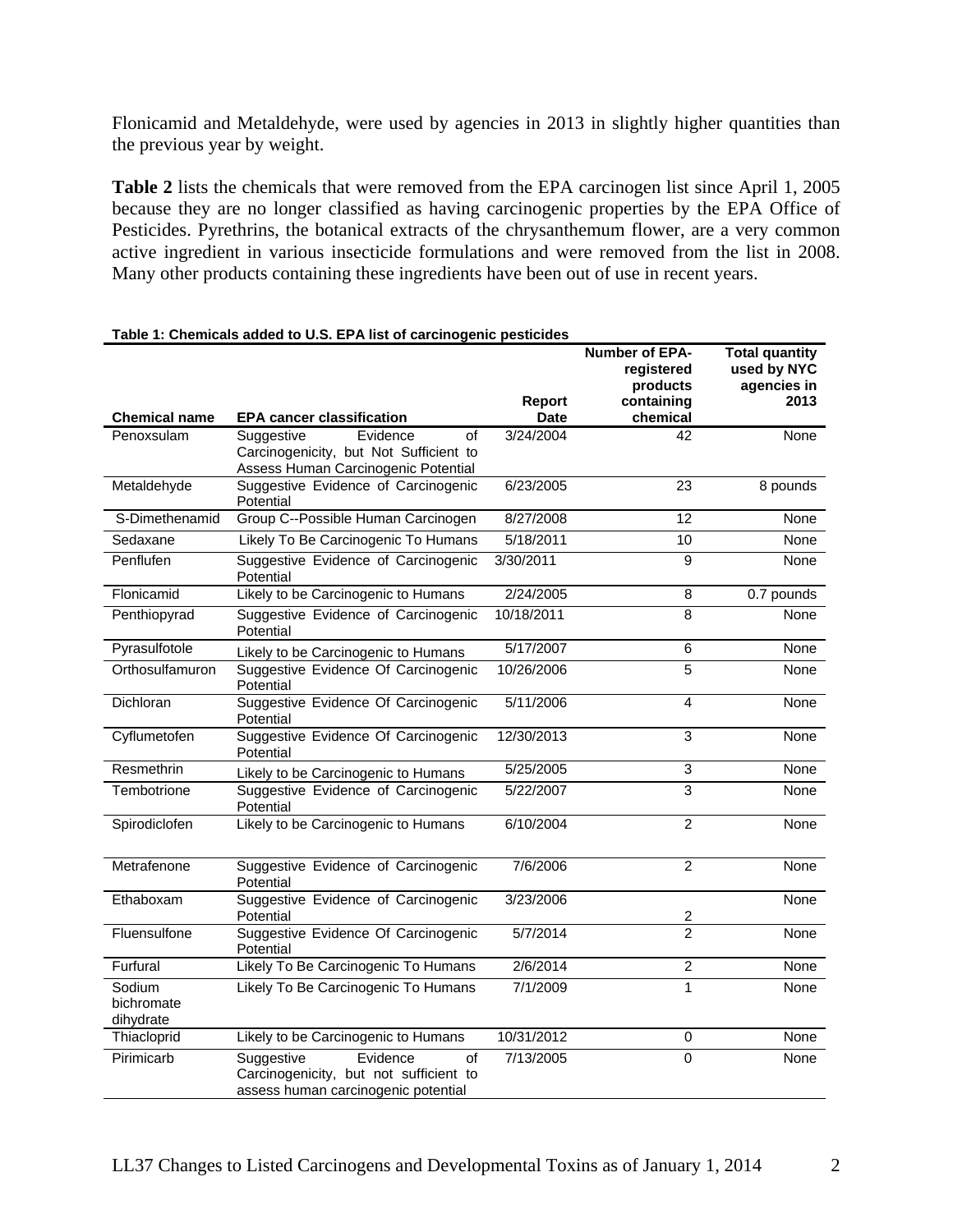|                      |                                                                                                                       |                       | <b>Number of EPA-</b><br>registered<br>products | <b>Total quantity</b><br>used by NYC<br>agencies in |
|----------------------|-----------------------------------------------------------------------------------------------------------------------|-----------------------|-------------------------------------------------|-----------------------------------------------------|
| <b>Chemical name</b> | <b>EPA cancer classification</b>                                                                                      | Report<br><b>Date</b> | containing<br>chemical                          | 2013                                                |
| Dithianon            | Suggestive Evidence of Carcinogenic<br>Potential                                                                      | 2/23/2006             | 0                                               | None                                                |
| Benthiavalicarb-     |                                                                                                                       | 10/18/2005            |                                                 | None                                                |
| isopropyl            | Likely to be Carcinogenic to Humans                                                                                   |                       | 0                                               |                                                     |
| Cumyluron            | Suggestive Evidence of Carcinogenic<br>Potential                                                                      | 6/11/2008             | 0                                               | None                                                |
| Mepanipyrim          | Likely to be Carcinogenic to Humans                                                                                   | 4/20/2004             | 0                                               | None                                                |
| Fenpropidin          | Suggestive Evidence of Carcinogenic<br>Potential                                                                      | 6/9/2009              | 0                                               | None                                                |
| Sodium               |                                                                                                                       | 7/1/2009              |                                                 | None                                                |
| dichromate           | Likely to be Carcinogenic to Humans                                                                                   |                       | 0                                               |                                                     |
| Hexavalent           |                                                                                                                       | 7/1/2009              |                                                 | None                                                |
| Chromium (CrVI)      | Likely to be Carcinogenic to Humans                                                                                   |                       | 0                                               |                                                     |
| Cyflufenamid         | Likely to be Carcinogenic to Humans                                                                                   | 6/22/2010             | 0                                               | None                                                |
| Ethiprole            | Suggestive Evidence of Carcinogenic<br>Potential                                                                      | 10/28/2010            | 0                                               | None                                                |
| Isopyrazam           | Likely To Be Carcinogenic To Humans                                                                                   | 2/2/2011              | 0                                               | None                                                |
| Pyrazachlor          | Likely To Be Carcinogenic To                                                                                          | 9/20/2011             |                                                 | None                                                |
|                      | Humans<br>Courses: Chamisola Evaluated for Carainagania Detential Office of Destinide Programe U.S. EDA October 2014: |                       | ი                                               |                                                     |

(Sources: *Chemicals Evaluated for Carcinogenic Potential*, Office of Pesticide Programs, U.S. EPA, October, 2014; EPA Pesticide Product Information System; NYC LL37 Agency Reporting Data)

|                                    |                                                                                                                                   |                    | Number of EPA-<br>registered products<br>that contain this |
|------------------------------------|-----------------------------------------------------------------------------------------------------------------------------------|--------------------|------------------------------------------------------------|
| <b>Chemical name</b>               | <b>EPA cancer classification</b>                                                                                                  | <b>Report Date</b> | chemical                                                   |
|                                    | Not Likely To Be Carcinogenic To Humans at<br>doses that do not cause mitogenic repsonse in                                       | 2/14/2008          | 574                                                        |
| Pyrethrins                         | the liver cell proliferation                                                                                                      |                    |                                                            |
| Ortho-phenylphenol                 | Multiple Descriptors: Not Likely To<br>Be<br>Carcinogenic To Humans At Doses That Do<br>Not Alter Rat Thyroid Hormone Homeostasis | 10/12/2005         | 76                                                         |
| Thiamethoxam                       | Not Likely To Be Carcinogenic To Humans at<br>doses that do not cause a mitogenic response<br>in the liver                        | 6/13/2005          | 76                                                         |
| Ethofenprox                        | Not Likely To Be Carcinogenic To Humans                                                                                           | 2/8/2006           | 53                                                         |
| Fomesafen                          | Not Likely To Be Carcinogenic To Humans                                                                                           | 11/3/2005          | 41                                                         |
| Simazine                           | Not Likely to be Carcinogenic to Humans                                                                                           | 4/14/2005          | 24                                                         |
| Para-dichlorobenzene               | Not Likely To Be Carcinogenic To Humans                                                                                           | 6/5/2007           | 22                                                         |
| Ortho-phenylphenol,<br>sodium salt | Not Likely To Be Carcinogenic To Humans                                                                                           | 10/12/2005         | 20                                                         |
|                                    | Not likely to be carcinogenic to humans at<br>doses that do not cause an irritation response                                      | 10/13/2010         |                                                            |
| Folpet                             | in the mucosal epithelium                                                                                                         |                    | 10                                                         |
| Sulfosulfuron                      | Not Likely to be Carcinogenic to Humans                                                                                           | 12/16/2008         | 5                                                          |
| Cyproconazole                      | Not Likely To Be Carcinogenic To Humans                                                                                           | 12/4/2007          | 5                                                          |
| Acrolein                           | Not Likely To Be Carcinogenic To Humans                                                                                           | 3/25/2008          | 3                                                          |
| Propazine                          | Not Likely To Be Carcinogenic To Humans                                                                                           | 12/8/2005          | $\overline{c}$                                             |
| Methyl isothiocyanate              | There are insufficient data to characterize the                                                                                   | 4/30/2009          | 1                                                          |